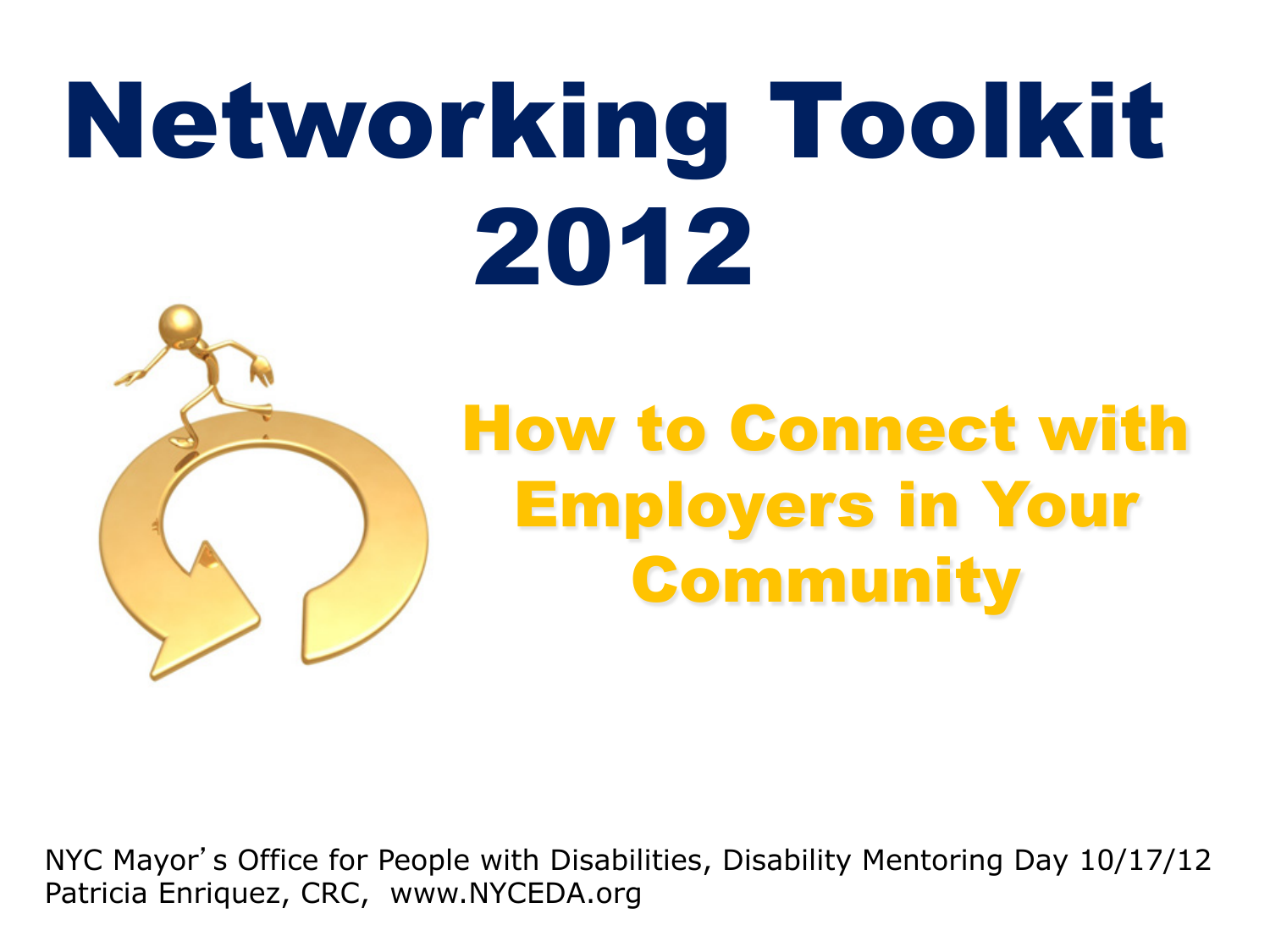### Traits you would like to have in a friend

…

- **Dependability**
- **Honesty**
- ! Good attitude
- ! Trust worthiness
- ◆ Kindness/Caring
- ! Patience
- **Courteousness**
- ! Similar interests
- ◆ Loyalty



… are the same traits employers look for in potential candidates.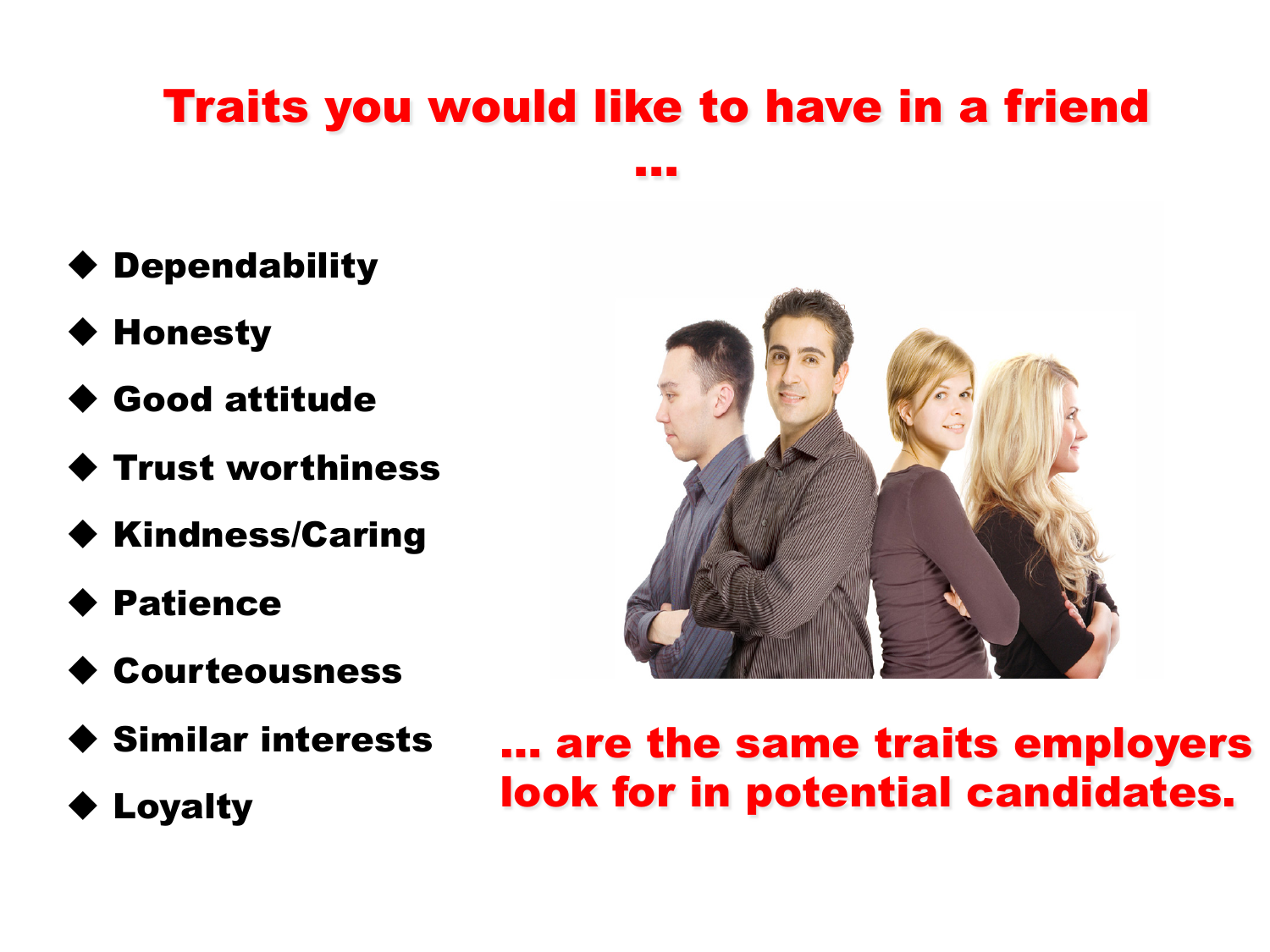# Social Skills You Can Learn\*



• People enjoy talking about themselves and their jobs.

> Solution: Ask them questions about their job.

- Negative thoughts and fears may prevent you from speaking to employers .
- Myths:

"Anything I say, may not be welcomed."

"I've never really been good at meeting people. That's just my personality.

• Changing your attitude from negative to positive, will \* www.careers.berkely.edu **Network and Septem doors.**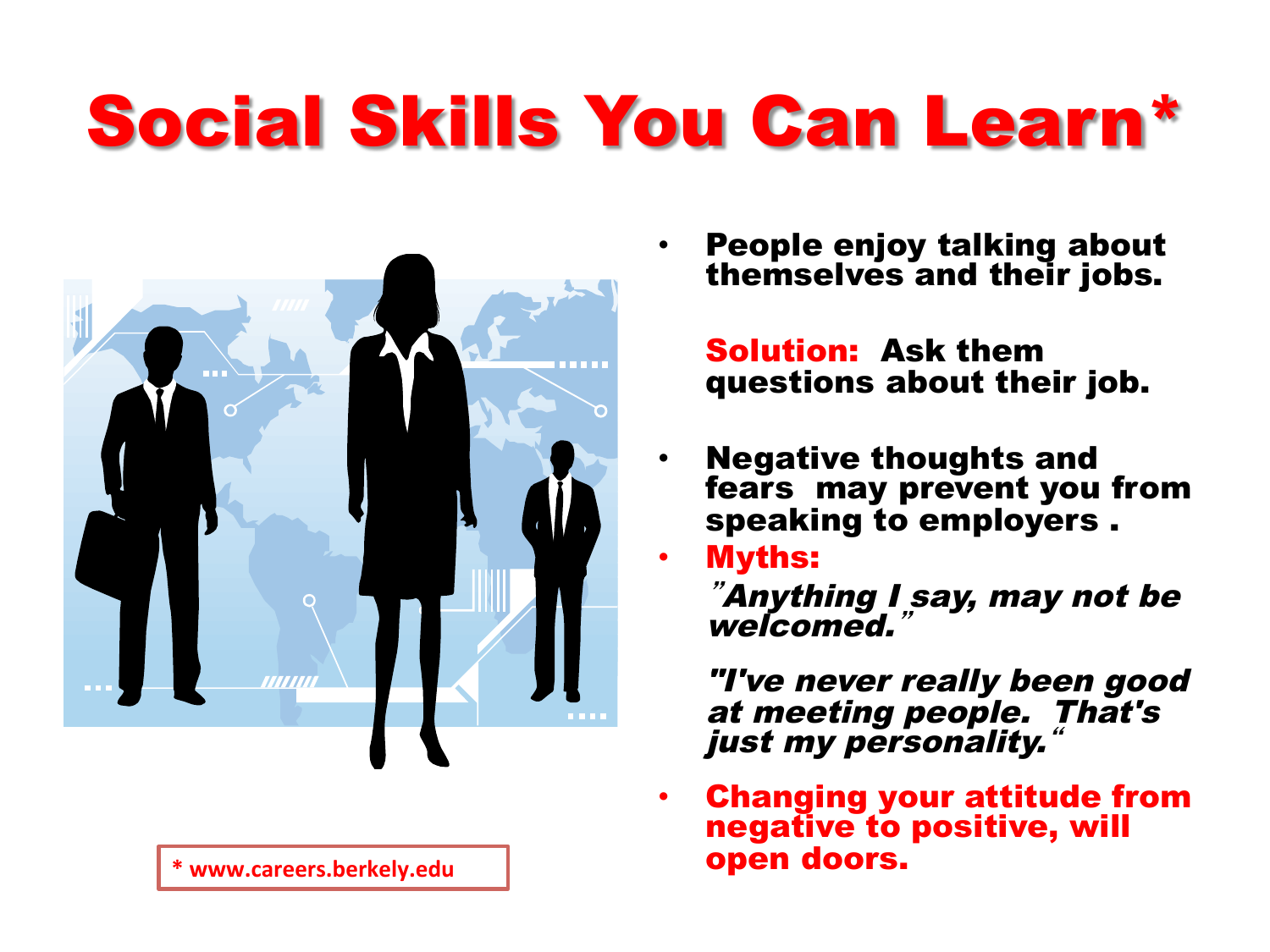## How to interact with people you are meeting for the first time …

- A networking event is an occasion to find out what you have in common with other people at the event.
	- 1) Approach others
	- 2) Introduce yourself
	- 3) Share information
- While in conversation, listen carefully for common interests and goals.
- Once you discover what common interests you have with others - use them as a conversation piece. For example "I am a Yankees fan too…"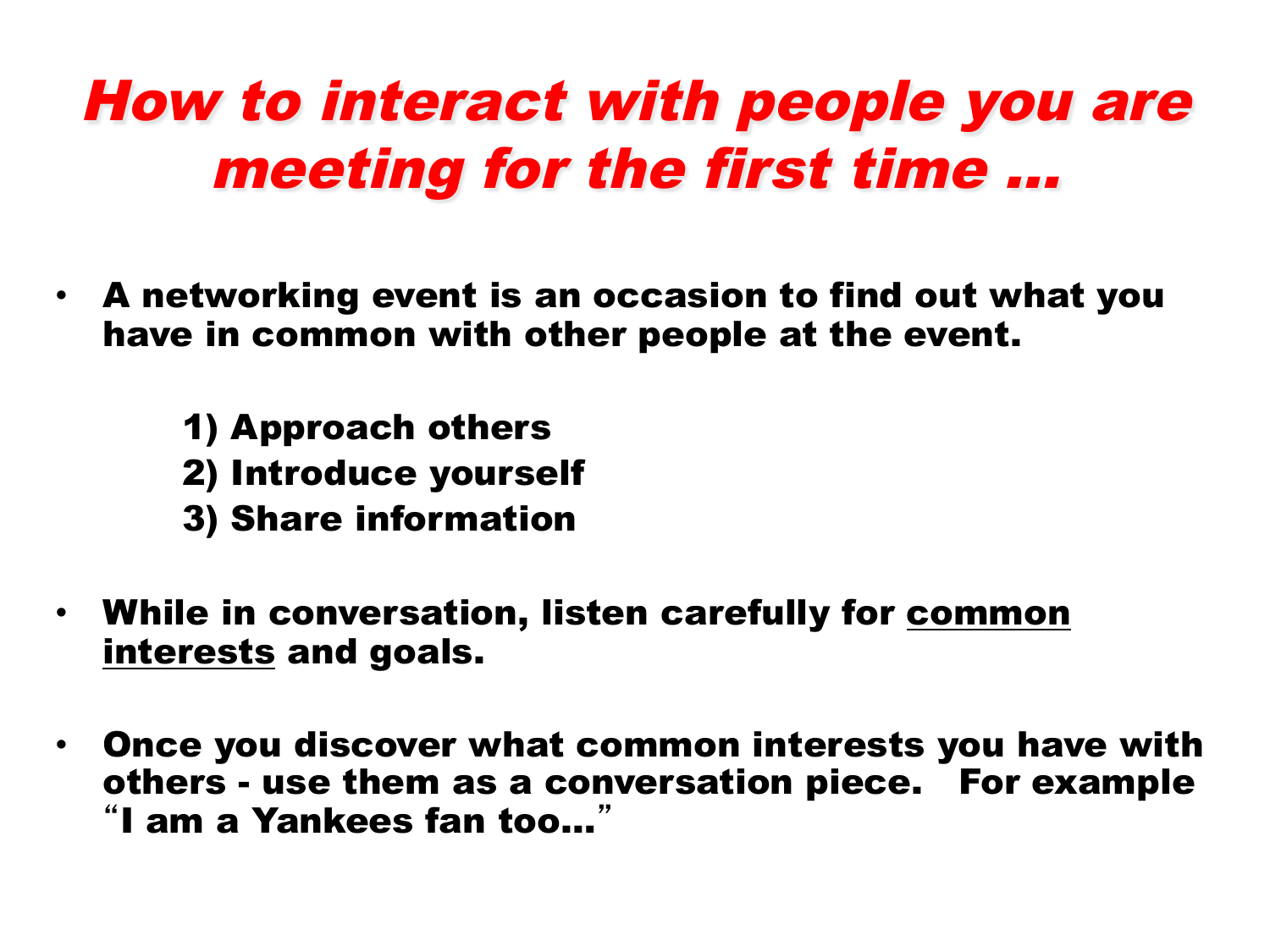# **Practice Your Introduction**

• Practice introducing yourself. Practice will help you make an opening statement that sounds natural, confident, and flowing.

#### Here are a few examples:

- "Hello, my name is Luis Castro. I am a recent graduate of Brooklyn College…
- "Good morning, my name is Nicole Thompson … It is a pleasure to be here today.
- "Hello, my name is Jason Dorset, I am a member of the Rusk Institute Career Internship Program [ insert name of your vocational program]...'